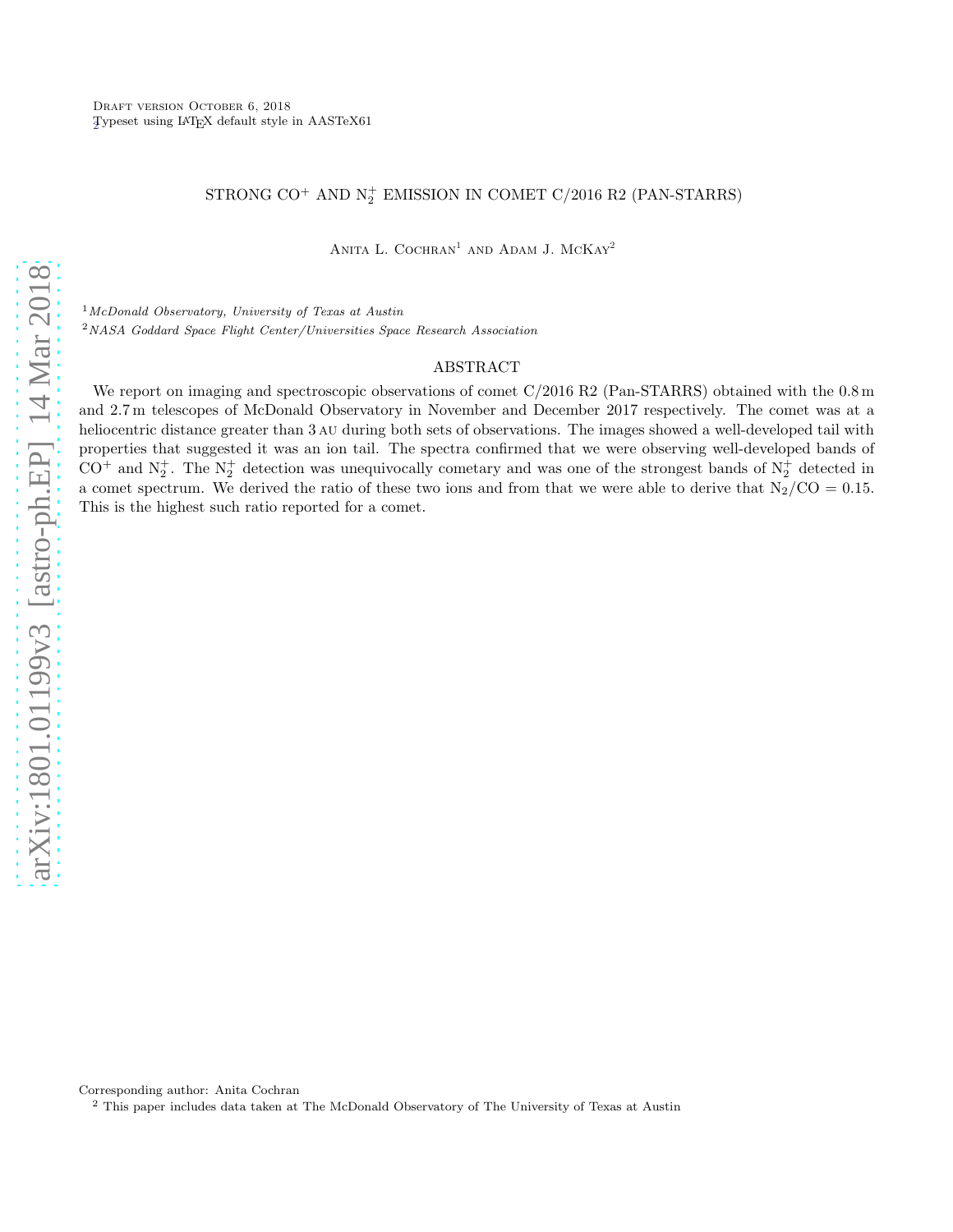## 1. INTRODUCTION

Comets represent leftovers from the origins of the Solar System and are an amalgam of various ices and dust. When perturbed into the inner Solar System, they get heated and the ices sublime forming the coma and any tails. The most volatile species are sublimed first and are generally exhausted from near the surface leaving less volatile ices to sublime in subsequent solar passages. Spectra of comets consist of emissions from the sublimed ices, including neutrals and ions, along with a continuum of solar light reflected off the dust.

Comet C/2016 R2 (Pan-STARRS) (hereafter R2) was discovered by the Pan-STARRS telescope on 7 September 2016. With an orbital period of  $\sim 20,550$  years and semi-major axis of  $\sim 1500$  AU, this comet came from the Oort cloud, but was not a dynamically new comet. Its perihelion distance will be at 2.6 AU in May 2018. In this letter we report on optical imaging and spectroscopic observations of this comet obtained at The University of Texas McDonald Observatory in November–December 2017.

#### 2. OBSERVATIONS

We imaged R2 using the narrow-band Hale-Bopp comet filters [\(Farnham et al. 2000\)](#page-5-0) on 15 November 2017 UT using the Prime Focus Corrector Camera on the 0.76 m telescope at McDonald Observatory. This camera has a 46×46 arcmin<sup>2</sup> field-of-view with 1.35 arcsec pixels. A log of observations is given in Table [1.](#page-2-0) Images were obtained with filters intended to isolate emissions of OH, CN,  $C_2$  and two continuum regions in the blue and NUV. Figure [1](#page-1-0) shows the images obtained with the CN and  $C_2$  filters. Of note in this figure is the extremely well developed tail seen in both filters but substantially stronger and more developed in the CN image.

It is rare to see a well developed tail at such a large heliocentric distance. In addition, it is extremely unusual to see the tail more developed in the CN filter. Our first idea was that this was an ion tail rather than a dust tail, but even that is uncommon at such a large heliocentric distance. Consultation with others in the field also suggested that the tail must be ionic (Schleicher, Farnham, Knight, personal communications, 2017). In order to confirm our hypothesis of ionic emission contaminating our narrow-band imaging, we followed up the images with spectroscopy.

Spectra were obtained of R2 using the Tull 2DCoude spectrograph [\(Tull et al. 1995\)](#page-6-0) on the Harlan J. Smith 2.7 m telescope of McDonald Observatory on 8–10 December 2017 UT. Details of the observations are in Table [1.](#page-2-0) The spectrograph was used with a 1.2 arcsec wide by 8 arcsec tall slit centered on the optocenter for all observations, yielding a resolving power  $(R = \lambda/\Delta\lambda)$  of 60,000. The brightness of R2 was around V $\sim$  12.5 total. It was immediately evident that this comet's spectrum was different than most comets when we read out the first spectrum on 8 December. Missing was the strong CN band at 3880 Å that is normally one of the strongest emission features observed in optical spectra of comets, and something we have observed with even slightly fainter comets when they are closer to the Sun. Missing also was any hint of the other usual molecules,  $C_2$ ,  $C_3$ ,  $CH$ , or  $NH_2$ . Instead there was a well-developed series of bands scattered from approximately 3700 Å to 5100 Å. Most of the bands either degraded to the red or were peaked near the center of the band. There was one band that degraded blueward near  $3900 \text{ Å}$ .

The majority of the detected strong bands can be attributed to  $CO<sup>+</sup>$ . We detected the  $CO<sup>+</sup> (4,0), (3,0), (2,0),$ (1,0), (4,[2](#page-3-0)), (3,2), (2,1) and (1,1) A  ${}^{2}\Pi - X{}^{2}\Sigma$  bands. Figure 2 shows the  ${}^{2}\Pi_{1/2}$  ladder of the CO<sup>+</sup> (2,0) band, though



<span id="page-1-0"></span>Figure 1. Two raw images obtained with the  $0.76$  m telescope through the CN (left) and  $C_2$  (right) filters are shown. Note the tail in both images, with the tail being much better developed in the CN image. The images shown here are a subset of the original images and show about 10 arcmin on the long axis. In these images north is down and west is to the left. The direction to the Sun is directly opposite the tail  $(PA_{Sun} = 120$  degrees).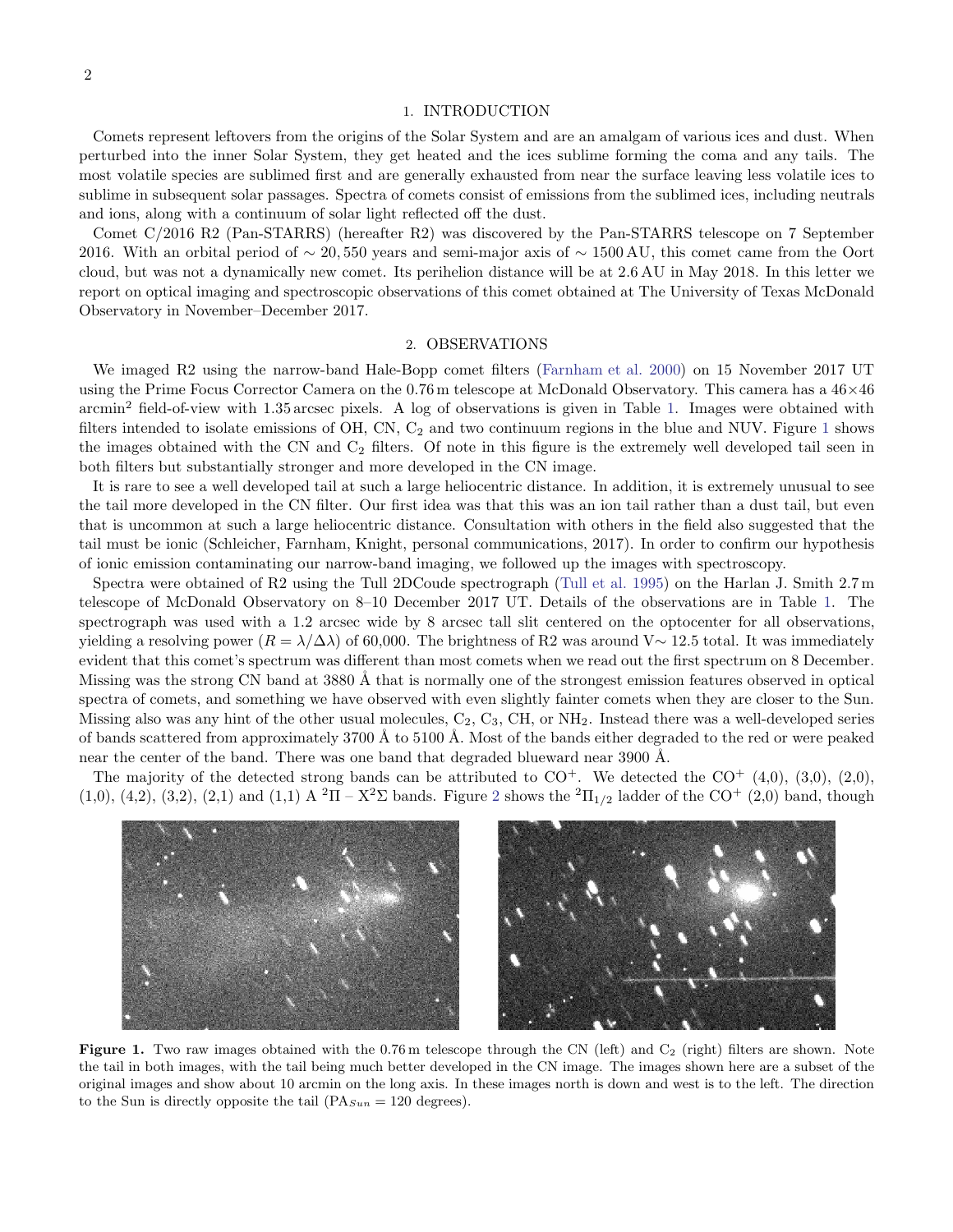| Images                                                    |      |      |       |                      |                                |      |  |
|-----------------------------------------------------------|------|------|-------|----------------------|--------------------------------|------|--|
| Date                                                      |      |      | $R_h$ | Л                    | images per                     |      |  |
| $(\mathrm{UT})$                                           |      |      | (AU)  | (AU)                 | filter                         |      |  |
| 15                                                        | Nov. | 2017 | 3.19  | 2.32                 | $5\text{ C}_2$ , $3\text{ CN}$ |      |  |
| Spectra                                                   |      |      |       |                      |                                |      |  |
| Date                                                      |      |      | $R_h$ | Л                    |                                | Num. |  |
| $(\mathrm{UT})$                                           |      | (AU) | (AU)  | $(km/sec)^{\dagger}$ | (30min)                        |      |  |
| 8                                                         | Dec  | 2017 | 3.06  | 2.10                 | $-10.48$                       | 1    |  |
| 9                                                         | Dec  | 2017 | 3.05  | 2.09                 | $-9.85$                        | 6    |  |
| 10                                                        | Dec  | 2017 | 3.05  | 2.09                 | $-9.21$                        | 6    |  |
| $\dagger$ Doppler shift in December $\sim 0.13\text{\AA}$ |      |      |       |                      |                                |      |  |

<span id="page-2-0"></span>Table 1. Log of Observations

we actually observed both ladders. As can be seen from the figure, the  $CO<sup>+</sup>$  bands are quite complex, with many perturbations and satellite lines. The wavelengths for these bands come from [Kuo et al.](#page-6-1) [\(1986\)](#page-6-1), [Haridass et al.](#page-6-2) [\(1992](#page-6-2)) and [Haridass et al.](#page-6-3) [\(2000](#page-6-3)).

The blue degrading band can be attributed to the B<sup>2</sup> $\Sigma$  –X<sup>2</sup> $\Sigma$  (0,0) band of N<sub>2</sub><sup>+</sup> with a bandhead at [3](#page-4-0)914Å. Figure 3 shows this band with the P and R branches marked (since the band is a  $\Sigma-\Sigma$  transition it does not have a Q branch). The wavelengths and structure of the band comes from [Dick et al.](#page-5-1) [\(1978](#page-5-1)). In this figure note that we see R-branch lines up through J=16 (and quite possibly to J=18). Note also, that the odd J-level R-branch lines are weaker than the even ones, as would be expected for this homonuclear molecule. There is also evidence for the lowest J-levels of the much weaker  $(0,1)$  band with bandhead at 4278 Å.

When  $N_2^+$  is observed in a cometary spectrum it is often erroneously attributed to being from the comet;  $N_2^+$  is excited in the Earth's atmosphere, especially near dusk and dawn, and it is the telluric lines that are most often what are detected. [Cochran et al.](#page-5-2) [\(2000\)](#page-5-2) derived very tight upper limits for  $N_2^+$  for comets  $122P$ /deVico and C/1995 O1 (Hale-Bopp). Other ionic species, including  $CO<sup>+</sup>$ , were observed in these cometary spectra. This raises the question of why we believe that the  $N_2^+$  seen in R2's spectrum is cometary in nature. The evidence is actually quite strong. First, the comet was observed in the middle of the night, when we would not expect much telluric emission. Second, other comets observed on the same nights did not show this band at all. Third, the band was observed in all spectra on all three nights. Finally, the lines are precisely at the correct wavelength for the cometary Doppler shift and are not coincident with the telluric restframe. This last statement relies on the high resolving power of the coudé spectra for certainty.

In addition to these clearly defined bands, we see evidence of the forbidden oxygen transitions of  $O(^{1}D)$  and possibly  $O(^{1}S)$ . We also see some additional emission lines that we have yet to identify. However, we can eliminate emissions due to  $CO_2^+$ , CH<sup>+</sup> and H<sub>2</sub>O<sup>+</sup>.

## 3. ANALYSIS AND IMPLICATIONS

Since R2 cannot be on its first passage into the inner Solar System, it is surprising to detect two such volatile species and nothing else. But these two species are interesting to observe as we expect preferentially for C to be bound into CO or  $CO_2$  and N into N<sub>2</sub> when they formed in the outer Solar System [\(Lewis & Prinn 1980](#page-6-4); [Mousis et al. 2012](#page-6-5); [Charnley & Rodgers 2002\)](#page-5-3). With our identifications of the ions of these species, we can determine the N<sub>2</sub>/CO ratio of the ices in this comet.

From the band intensity and some physical constants, one can compute the column density as

$$
N = I_{\nu'\nu''}/g_{\nu'\nu''}
$$

where N is the column density,  $I_{\nu'\nu''}$  is the integrated band intensity and  $g_{\nu'\nu''}$  is the excitation factor. From this it follows that

$$
\frac{N_2^+}{CO^+} = \frac{g_{CO^+}}{g_{N_2^+}} \frac{I_{N_2^+}}{I_{CO^+}}
$$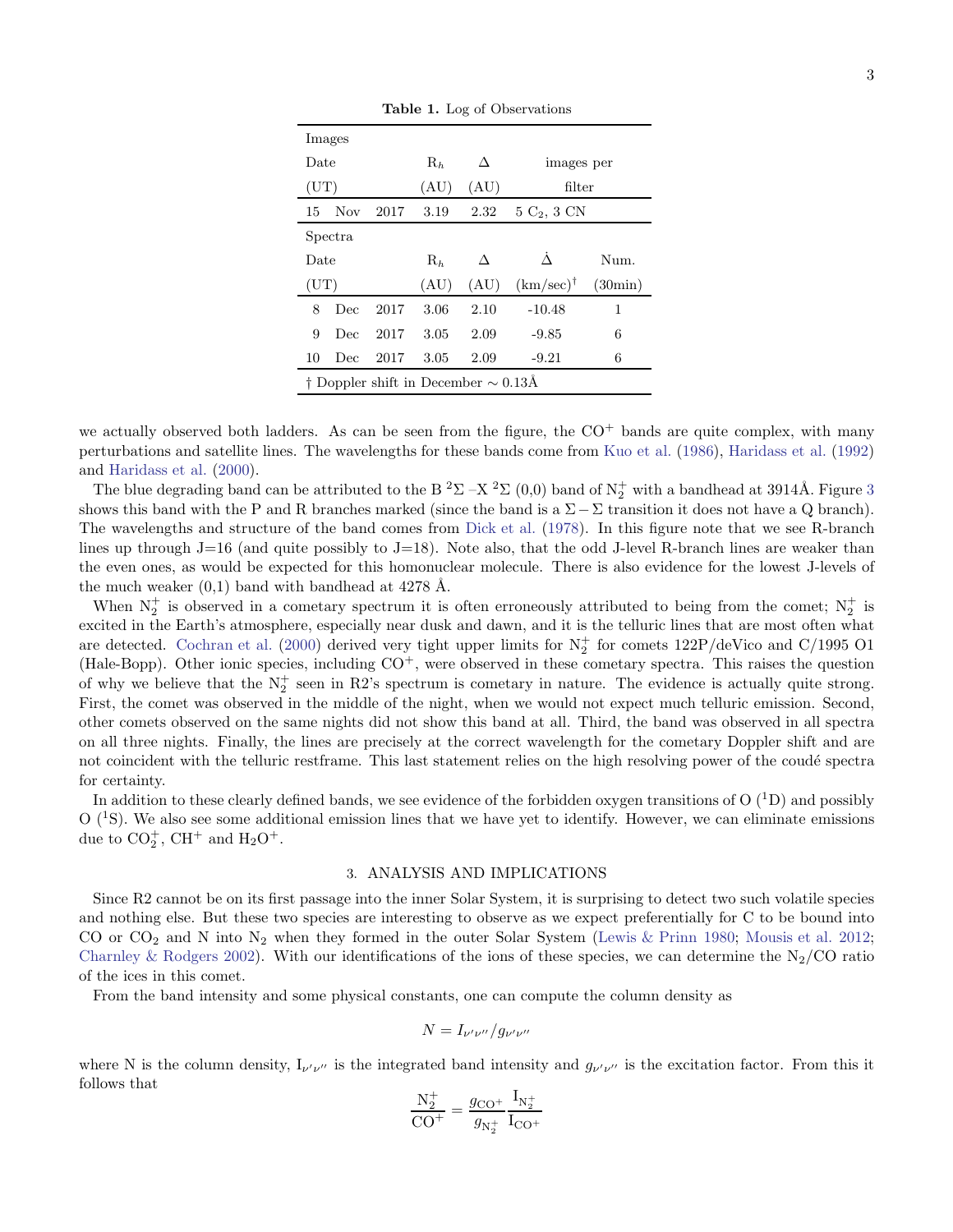

<span id="page-3-0"></span>**Figure 2.** The spectrum of the comet at the wavelengths of the <sup>2</sup> $\Pi_{1/2}$  ladder of the CO<sup>+</sup> (2,0) band is shown. The different lines of  $CO^+$  are marked. The quantum numbers given are  $N = J + 1/2$ , where N is the rotational quantum number without spin and J is the rotational quantum number including spin. The  $R_{22ff}$  branch is coincident in wavelength with the  $Q_{21fe}$ branch but with J-value one lower. This spectrum is the result of averaging all three nights' data after first accounting for the Doppler shift on each night.

yields the ratio of the column density of  $N_2^+/CO^+$ .

We measured the band intensity simply by marking a continuum and summing all of the flux above that continuum. For  $CO^+$  we measured both ladders of the (2,0) band separately and summed them. For  $N_2^+$ , we measured the whole P-branch and R(1) – R(5) together and then added in the additional flux contributions of R(6) – R(16). The  $N_2^+$ and  $CO<sup>+</sup>$  (2,0) bands are close in wavelength but they are still 7 orders apart on the CCD and well off of the grating blaze. Thus, it is likely that the throughput is slightly different for the two orders. We did observe flux standards on each night. However, these two bands are at the wavelengths of the Balmer decrement in the A stars typically used for standards. Thus, there are no calibrations of this region. Instead, we used the solar spectrum from the daytime sky, obtained through the same spectrograph via a ground-glass port, in order to figure the relative flux of these orders when compared with the atlas of [Kurucz et al.](#page-6-6) [\(1984](#page-6-6)). We determined we needed to increase the  $N_2^+$  flux by a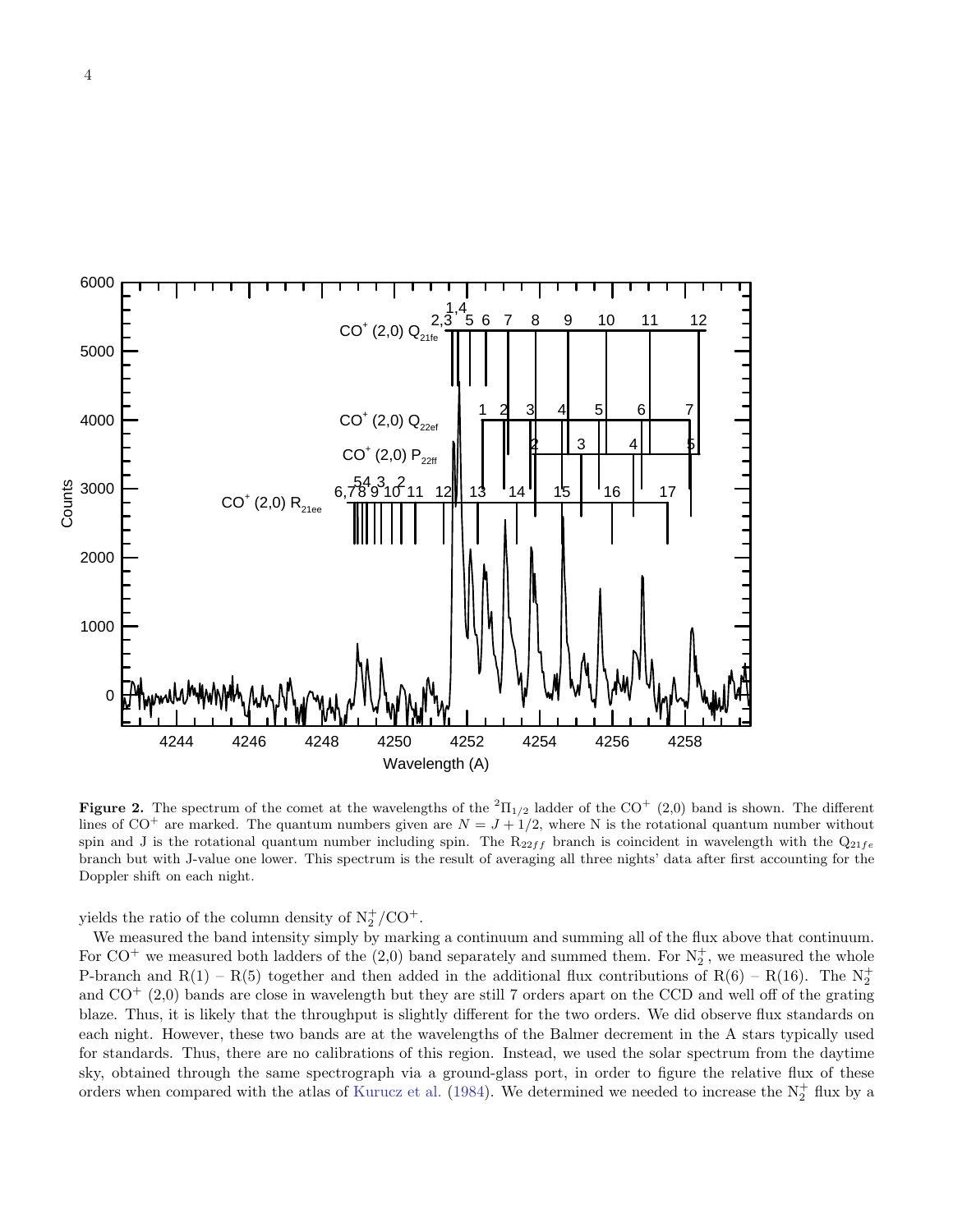

<span id="page-4-0"></span>Figure 3. The  $N_2^+$  region of the spectrum is shown with the P- and R-branch lines marked. Clearly, these lines are well detected in this cometary spectrum. This spectrum is the result of averaging all three nights' data after first accounting for the Doppler shift on each night.

factor of 2.0 to have comparable throughput to the CO<sup>+</sup> order. The excitation factor used for CO<sup>+</sup> was  $3.55 \times 10^{-3}$ photons sec<sup>-1</sup> mol<sup>-1</sup> [\(Magnani & A'Hearn 1986\)](#page-6-7). The excitation factor for  $N_2^+$  was  $7.00 \times 10^{-2}$  photons sec<sup>-1</sup> mol<sup>-1</sup> [\(Lutz et al. 1993\)](#page-6-8). Putting together these various factors, we found that  $N_2^+ / CO^+ = 0.15$ .

Converting from the quantity of the ions to the quantity of the neutrals is dependent on our understanding of the photodestruction branching ratios that are not well understood. One possible source of CO is that some of it comes from dissociation of  $CO_2$ . However, in that case we would expect to see  $CO_2^+$  in our spectra and we definitely do not detect any. Thus, we assume all the  $CO<sup>+</sup>$  comes from the ionization of CO and convert our measured ratio of  $N_2^+/CO^+$  to  $N_2/CO$ . [Wyckoff & Theobald](#page-6-9) [\(1989\)](#page-6-9) argued that one must multiply the ion ratio by two to derive the neutral ratio, while [Lutz et al.](#page-6-8) [\(1993\)](#page-6-8) argued that no such factor is necessary. The argument of Lutz *et al.* is consistent with the solar photoionization rates given in Table 3 of [Huebner & Mukherjee](#page-6-10) [\(2015\)](#page-6-10) so we adopted this argument. Thus, assuming that CO and N<sub>2</sub> are ionized in proportion to the amount of neutrals, this means that  $N_2/CO = 0.15$ .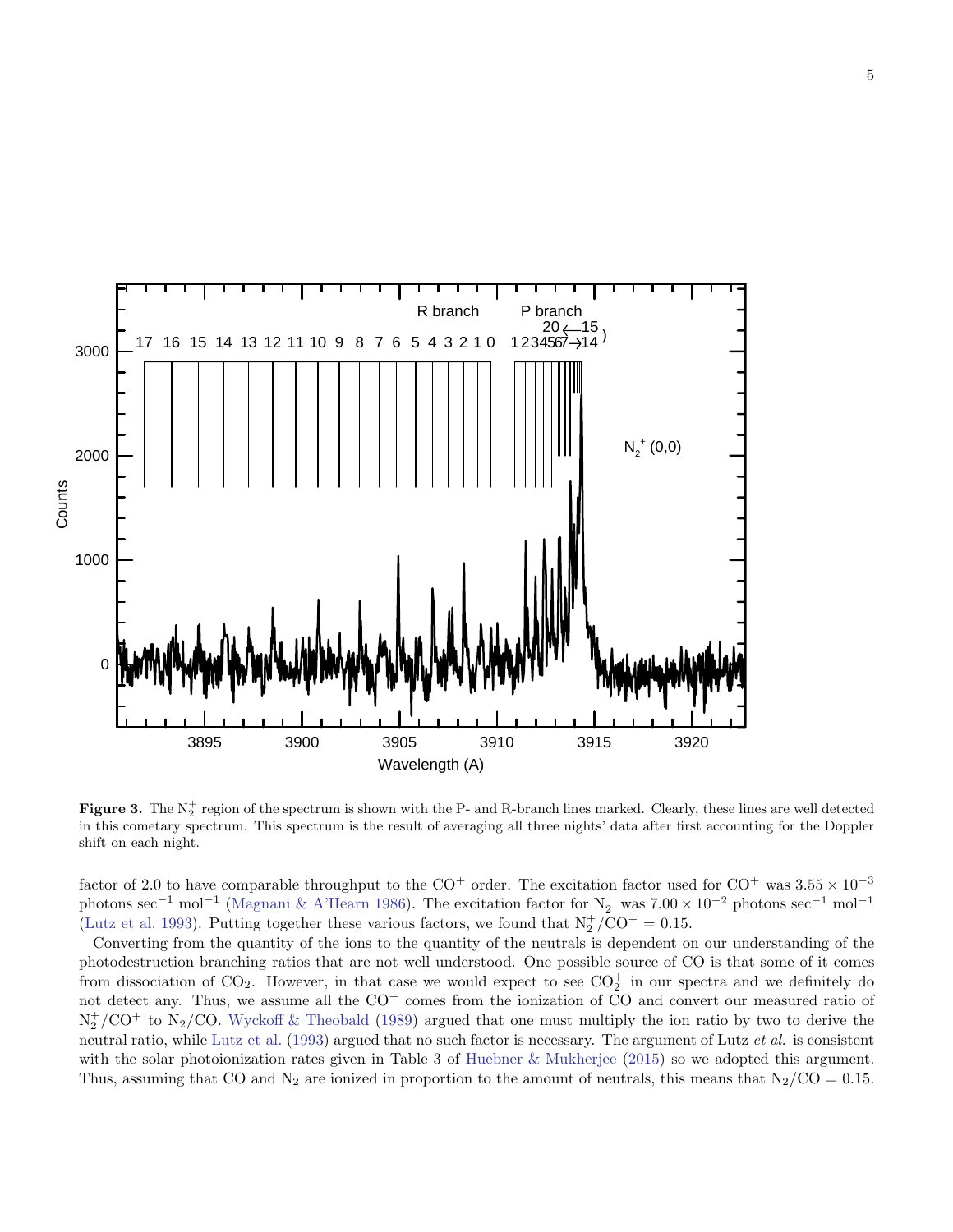Our measured ratio is much higher than the upper limits on this ratio found for deVico and Hale-Bopp using the same instrument and techniques [\(Cochran et al. 2000](#page-5-2)). Their limits ranged from  $3 \times 10^{-4}$  for deVico to  $6 \times 10^{-5}$  for Hale-Bopp. Indeed, it is much higher than other observations of  $N_2^+/CO^+$ , as listed in Table III of Cochran et al. [Korsun et al.](#page-6-11) [\(2014](#page-6-11)) measured the  $N_2^+/CO^+$  in comet  $C/2002$  VQ94 (LINEAR), a comet active at  $> 8 \text{ AU}$ , as 0.06. [Feldman](#page-5-4) [\(2015\)](#page-5-4) placed a 3- $\sigma$  upper limit on N<sub>2</sub>/CO of 0.027 for comet C/2001 Q4 (NEAT) using FUSE observations. [Ivanova et al.](#page-6-12) [\(2016\)](#page-6-12) measured  $\rm N_2^+/CO^+$  as 0.013 for comet 29P/Schwassmann-Wachmann 1 at 5.25 AU, though the  $N_2^+$  feature is not well defined in these low-resolution spectra. Using a mass spectrometer on the Rosetta spacecraft in orbit with comet  $67P/C$ huryumov-Gerasimenko, Rubin et al. (2015) measured an N<sub>2</sub>/CO ratio of  $5.7 \times 10^{-3}$ . This is certainly the most robust measure of this ratio since it was measured in situ, though the closeness of these species in mass makes the measurement subject to model interpretation. Thus, comet R2 shows an  $N_2/CO$  ratio at least a factor of 2 greater than any comet measured so far. [Wierzchos & Womack](#page-6-13) [\(2017\)](#page-6-13) reported on submillimeter observations of R2, including a detection of the CO J=2–1 rotational line and a non-detection of the HCN J=3–2 rotational transition. They conclude that this comet appears to be very CO-rich. We could potentially use the O  $(1D)$  6300Å lines as a proxy to determine the abundance of water. However, as CO can also contribute photons to this line, the derived water value would be suspect. Therefore, we leave detailed analysis of the O  $(^1D)$  6300Å line in terms of the production of water for a future publication.

The ratio of  $N_2/CO$  trapped in the cometary ices is not necessarily identical with the amount in the solar nebula. [Owen & Bar-Nun](#page-6-14) [\(1995\)](#page-6-14) used studies of deposition of gases into amorphous water ice in the laboratory to show that ices incorporated into comets at around 50 K would have  $N_2/CO \approx 0.06$  if  $N_2/CO$  is  $\approx 1$  in the solar nebula. Our measurement of  $N_2/CO$  is within a factor of 2 of their derived value, though ours is higher. Indeed, only some of the older photographic data related by Arpigny (personal communication) and shown in [Cochran et al.](#page-5-2) [\(2000](#page-5-2)) come close to the Owen and Bar-Nun prediction.

It must be remembered that the ratio of species seen in the gas phase is not necessarily representative of the ratio of the ices in the nucleus. However, CO and  $N_2$  are not terribly reactive with other species so chemical reactions probably do not alter this ratio much. It also means we do not expect to see the ratio change with heliocentric distance. Additionally, [Bar-Nun et al.](#page-5-5) [\(1988\)](#page-5-5) showed that CO and  $N_2$  should be released in the same proportion as they exist in the ices.

Owen and Bar-Nun predicted that there would be higher values of  $N_2/CO$  for dynamically new comets than for older comets. However, as pointed out earlier, R2 has a period of around 20,000 years and a semi-major axis of around 1500 AU suggesting that it has been near the Sun prior to this apparition. Note that the comets with measured  $N_2/CO$ ratios represent a variety of dynamical types, from Jupiter Family comets such as 67P and 29P, to dynamically new comets such as C/1940 R2 (Cunningham). There is no clear trend of the magnitude of this ratio with dynamical type.

Comet C/2016 R2 (Pan-STARRS) showed an unusual optical spectrum with strong  $CO^+$  and  $N_2^+$  emissions and none of the usual neutrals seen in most cometary spectra. This intriguing object showed the strongest and clearest  $N_2^+$ emissions ever detected with modern digital spectra. Faced with this unusual spectrum, we have alerted many members of the cometary community and they (and we) are requesting follow-up observations with a variety of instruments at all wavelengths in order to try to understand this unusual comet.

ALC was supported by NASA Grant NNX17A186G. AJM is funded through the NASA Postdoctoral Program, administered by the Universities Space Research Association.

Facilities: McD:0.8m, Smith (2DCoude)

#### <span id="page-5-4"></span><span id="page-5-1"></span><span id="page-5-0"></span>REFERENCES

<span id="page-5-5"></span><span id="page-5-3"></span><span id="page-5-2"></span>

| Bar-Nun, A., Kleinfeld, I., & Kochavi, E. 1988, Phys. Rev. | Dick, K. A., Benesch, W., Crosswihite, H. M., Tilford,    |
|------------------------------------------------------------|-----------------------------------------------------------|
| B, 38, 7749                                                | S. G., Gottscho, R. A., & Field, R. W. 1978, J. Mol.      |
| Charnley, S. B. & Rodgers, S. D. 2002, Ap. J., 569, L133   | Spec, 69, 95                                              |
|                                                            | Farnham, T. L., Schleicher, D. G., & A'Hearn, M. F. 2000, |
| Cochran, A. L., Cochran, W. D., & Barker, E. S. 2000,      | Icarus, 147, 180                                          |
| Icarus, 146, 583                                           | Feldman, P. D. 2015, Ap. J., 812, 15                      |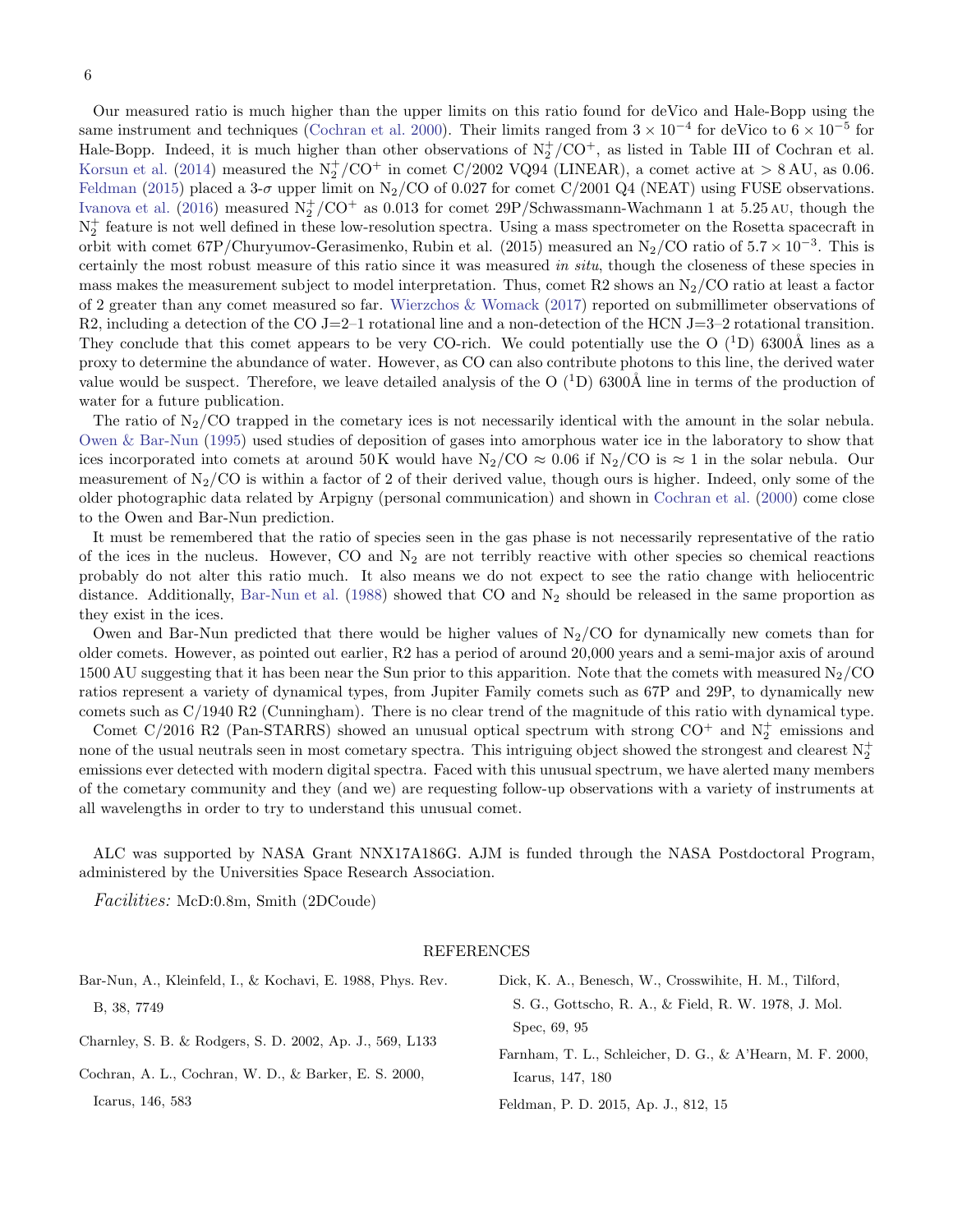- <span id="page-6-2"></span>Haridass, C., Prasad, C. V. V., & Paddi Reddy, S. 1992, Ap. J., 388, 669
- <span id="page-6-3"></span>—. 2000, J. Mol. Spec., 199, 180
- <span id="page-6-10"></span>Huebner, W. F. & Mukherjee, J. 2015, Plan. and Space Sci., 106, 11
- <span id="page-6-12"></span>Ivanova, O. V., Luk'yanyk, I. V., Kiselev, N. N., Afanasiev, V. L., Picazzio, E., Cavichia, O., de Almeida, A. A., & Andrievsky, S. M. 2016, Plan. and Space Sci., 121, 10
- <span id="page-6-11"></span>Korsun, P. P., Rousselot, P., Kulyk, I. V., Afanasiev, V. L., & Ivanova, O. V. 2014, Icarus, 232, 88
- <span id="page-6-1"></span>Kuo, C.-H., Milkman, I. W., Steimie, T. C., & Moseley, J. T. 1986, J. Chem. Phys., 85, 4269
- <span id="page-6-6"></span>Kurucz, R. L., Furenlid, I., & Brault, J. 1984, Solar flux atlas from 296 to 1300 nm (Sunspot, New Mexico: National Solar Observatory Atlas)
- <span id="page-6-4"></span>Lewis, J. S. & Prinn, R. G. 1980, Ap. J., 238, 357
- <span id="page-6-8"></span>Lutz, B. L., Womack, M., & Wagner, R. M. 1993, Ap. J., 407, 402
- <span id="page-6-7"></span>Magnani, L. & A'Hearn, M. F. 1986, Ap. J., 302, 477
- <span id="page-6-5"></span>Mousis, O., Guilbert-Lepoutre, A., Lunine, J. I., Cochran, A. L., Waite, J. H., Petit, J.-M., & Rousselot, P. 2012, Ap. J., 757, 146
- <span id="page-6-14"></span>Owen, T. & Bar-Nun, A. 1995, Icarus, 116, 215
- <span id="page-6-0"></span>Tull, R. G., MacQueen, P. J., Sneden, C., & Lambert, D. L. 1995, Pub. A.S.P., 107, 251
- <span id="page-6-13"></span>Wierzchos, K. & Womack, M. 2017, Central Bureau Electronic Telegrams, 4464
- <span id="page-6-9"></span>Wyckoff, S. & Theobald, J. 1989, Adv. Space Res., 9, 157